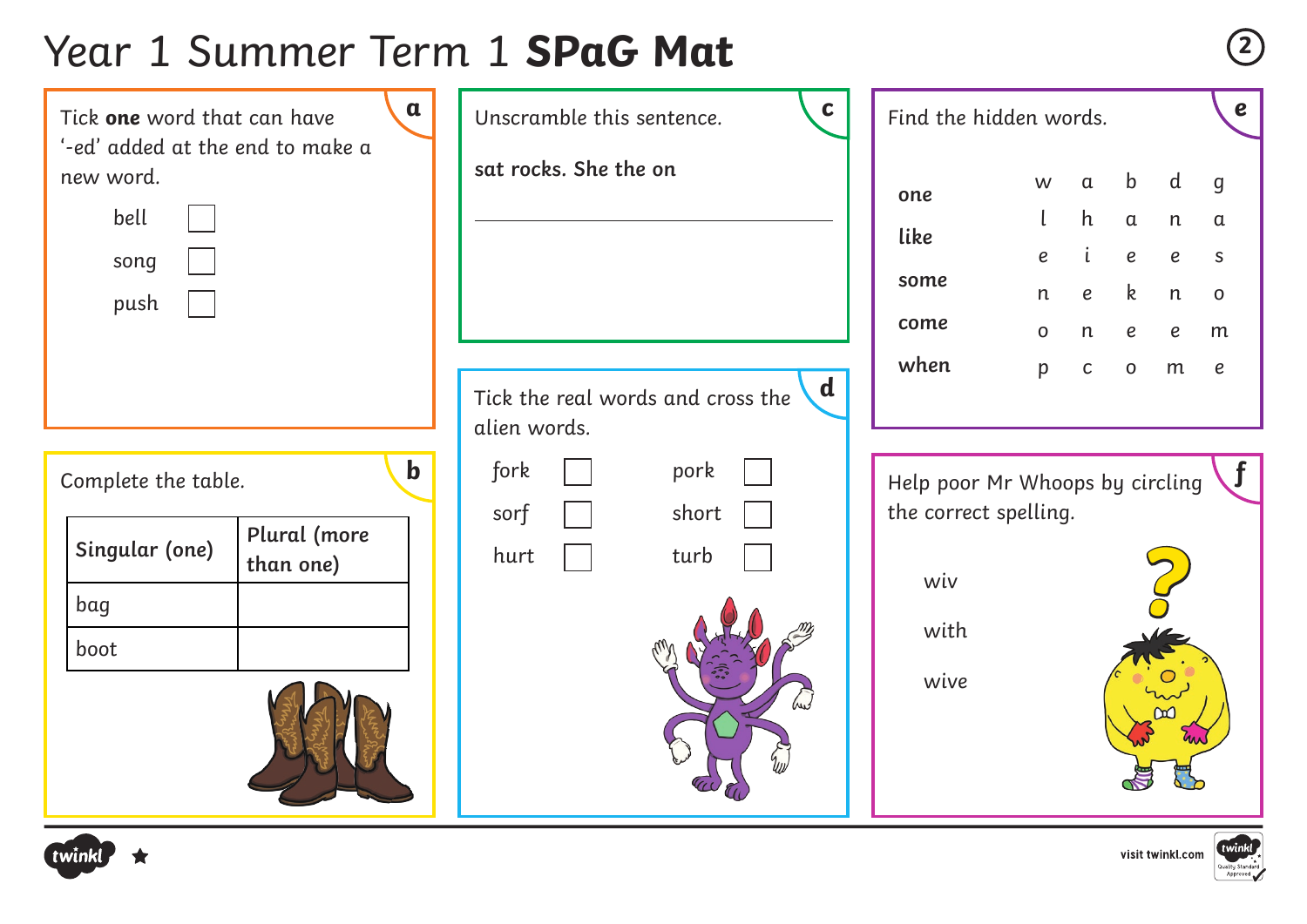# **Year 1** Summer Term 1 **Answers <sup>2</sup>**





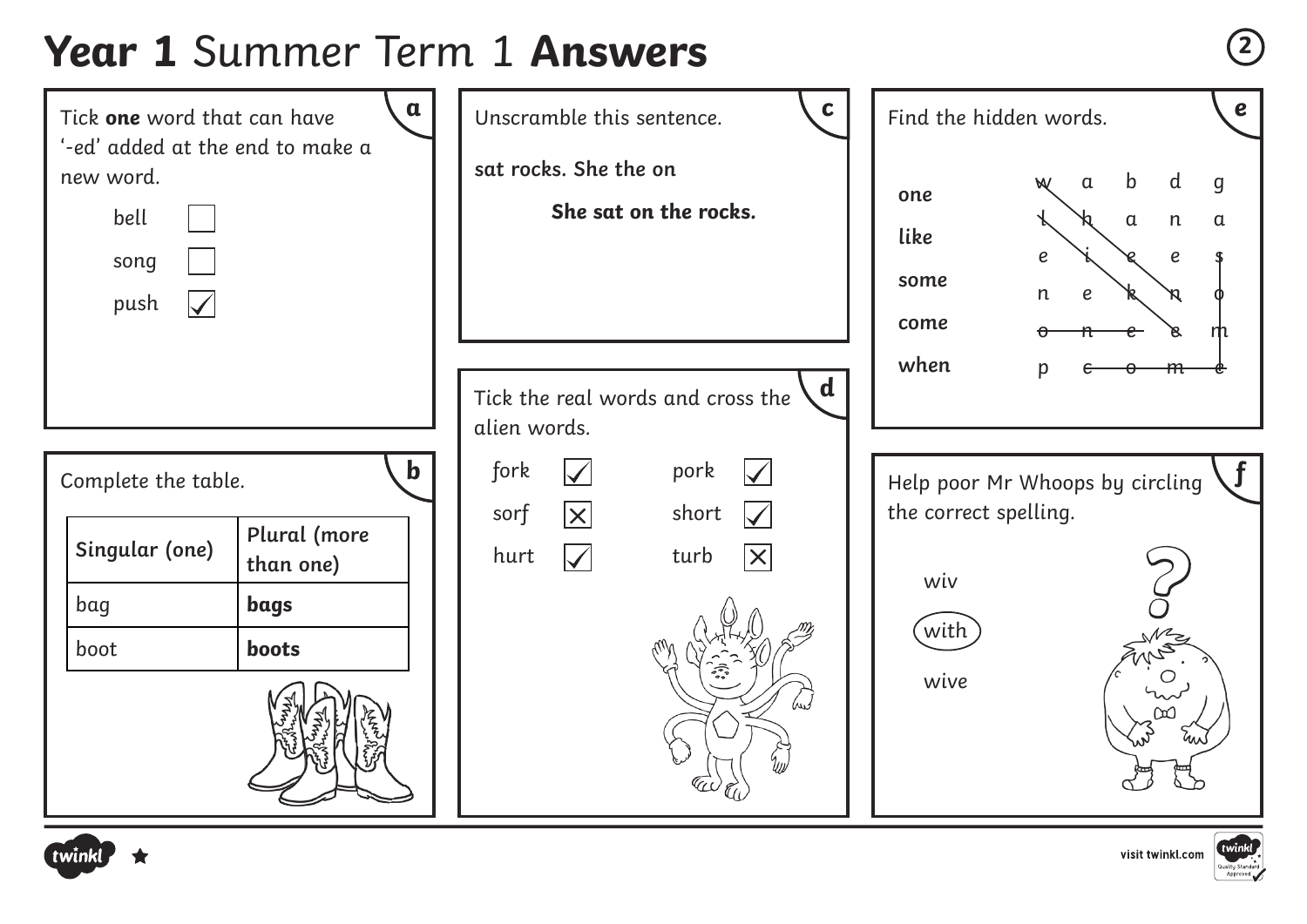# Year 1 Summer Term 1 **SPaG Mat <sup>2</sup>**

| $\mathfrak a$<br>Tick two words that can have |                           | $\mathbf c$<br>Find the hidden words.<br>Unscramble this sentence. |                                                  |                                 |                 |                           |              |                           | $\boldsymbol{e}$ |                  |
|-----------------------------------------------|---------------------------|--------------------------------------------------------------------|--------------------------------------------------|---------------------------------|-----------------|---------------------------|--------------|---------------------------|------------------|------------------|
| '-ed' added at the end to make<br>new words.  |                           |                                                                    | standing rocks. were They the on                 | house                           | m               | t                         | $\mathsf{u}$ | $\mathsf{o}$              | b                | $\alpha$         |
| push                                          |                           |                                                                    |                                                  | about                           | $r_{\parallel}$ | $\mathsf{C}$              | r            | n                         | $\mathsf{u}$     | n                |
| kept                                          |                           |                                                                    |                                                  | Mr                              | $\mathsf{u}$    | h                         | $\mathbf O$  | $\mathsf{u}$              | $\mathsf{S}$     | $\boldsymbol{e}$ |
| song                                          |                           |                                                                    |                                                  | <b>Mrs</b>                      | m               | $r_{\rm}$                 | $\mathsf S$  | $\ensuremath{\mathsf{u}}$ |                  | $\alpha$         |
| start                                         |                           |                                                                    |                                                  | could                           | h               | $\ensuremath{\mathsf{u}}$ | n            | $\mathsf O$               |                  | m                |
|                                               |                           |                                                                    | $\mathbf d$<br>Tick the real words and cross the | looked                          |                 | $\mathsf O$               | $\mathsf O$  | $\mathsf{k}$              | $\boldsymbol{e}$ | d                |
|                                               | $\mathbf b$               | alien words.                                                       |                                                  |                                 |                 |                           |              |                           |                  |                  |
| Complete the table.                           |                           | wue                                                                | clue                                             | Help poor Mr Whoops by circling |                 |                           |              |                           |                  |                  |
| Singular (one)                                | Plural (more<br>than one) | blisrue                                                            | handsaw                                          | the correct spelling.           |                 |                           |              |                           |                  |                  |
| bag                                           |                           | blaw                                                               | gawt                                             | haf                             |                 |                           |              |                           |                  |                  |
| boot                                          |                           | law                                                                |                                                  | have                            |                 |                           |              |                           |                  |                  |
| class                                         |                           |                                                                    |                                                  |                                 |                 |                           |              |                           |                  |                  |
|                                               |                           |                                                                    | بملا                                             | hav                             |                 |                           |              |                           |                  |                  |





visit twinkl.com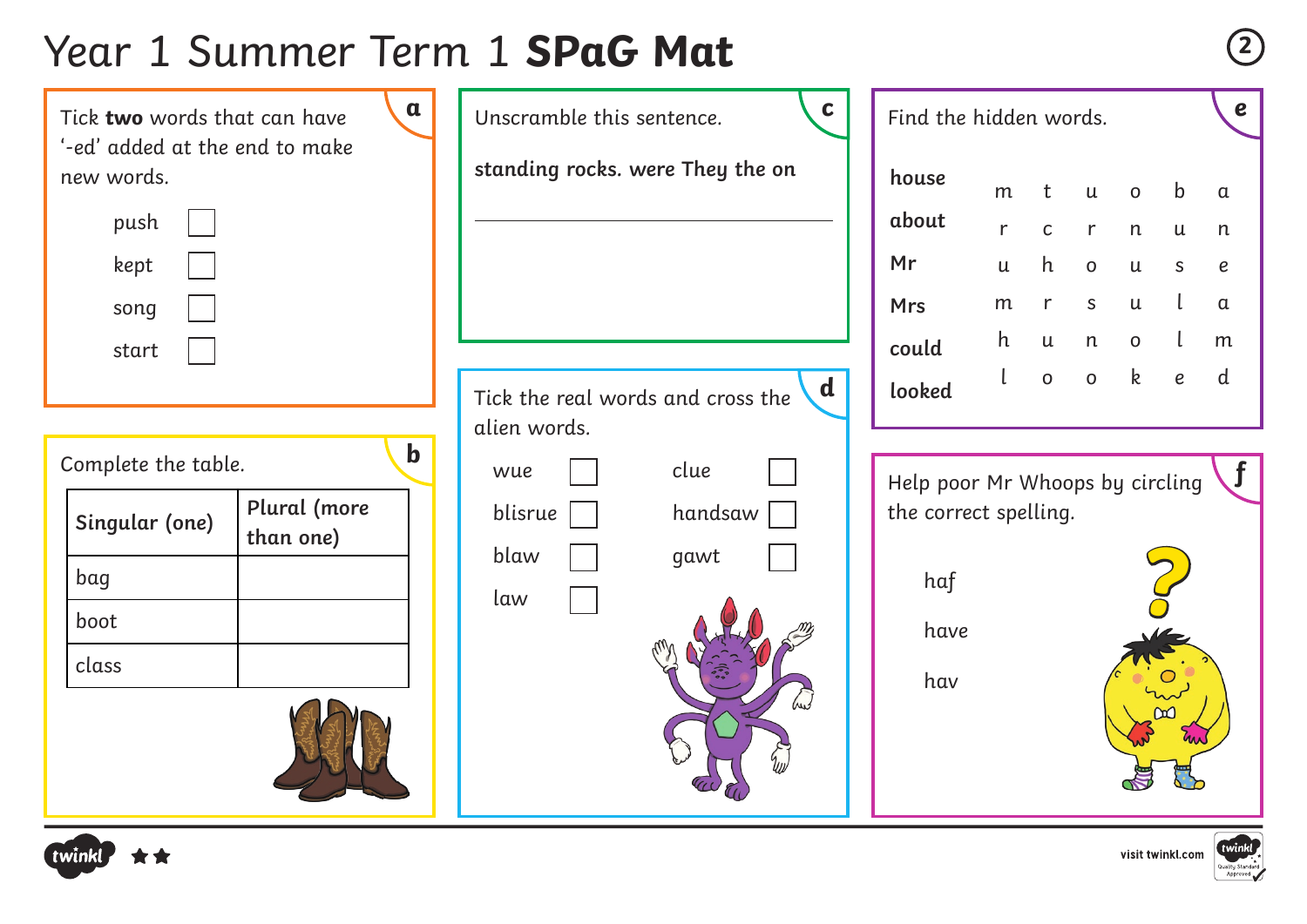# **Year 1** Summer Term 1 **Answers <sup>2</sup>**





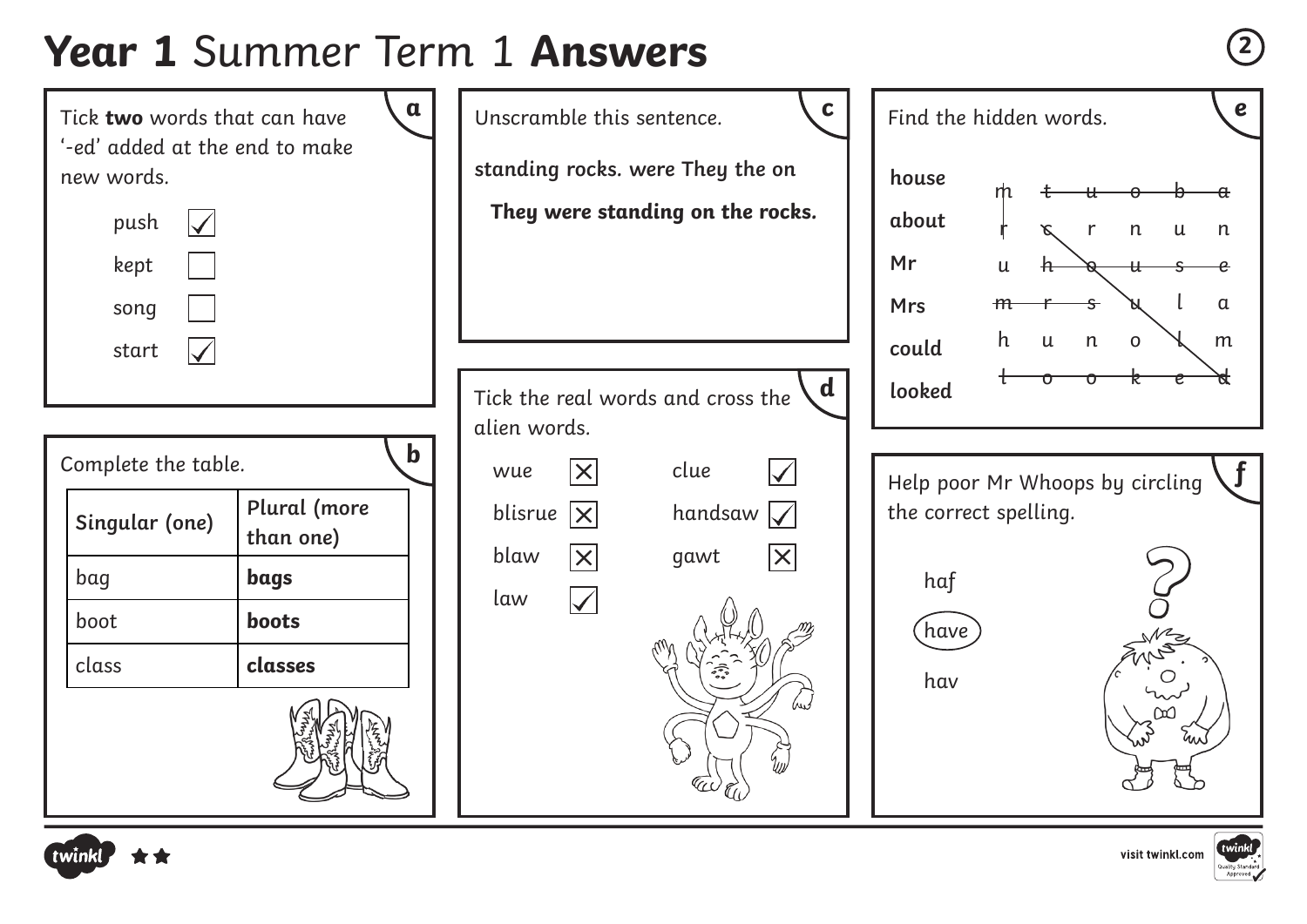# Year 1 Summer Term 1 **SPaG Mat <sup>2</sup>**

**a** Unscramble this sentence.  $\begin{matrix} \mathbf{c} \end{matrix}$  Find the hidden words.  $\mathbf{e}$ **at seaside. were They the rocks the on** Complete the table. Tick **two** words that can have '-ed' added at the end to make new words. Tick the real words and cross the alien words. Find the hidden words. Help poor Mr Whoops by circling the correct spelling. **d b** push kept song bright start **catch fetch kitchen notch hutch have** yoor **?** your yur nive nice like fine grike shaudike haunted automatic **Singular (one) Plural (more than one)** bag boot class bike h u t c h k a h c k n i v a a o i t e o t t n c u c c c g h h t h u l e h c t e f n





**f**